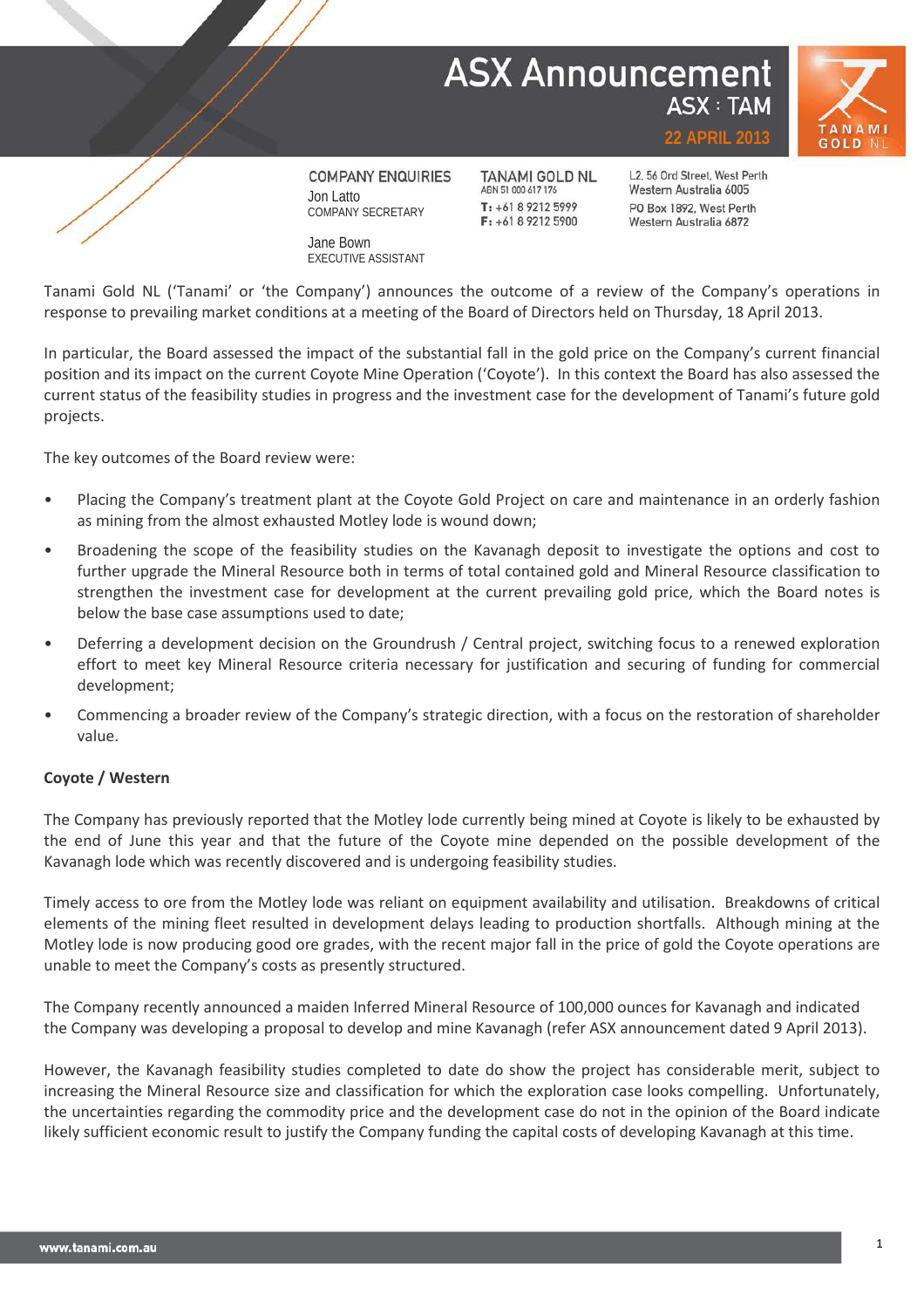## **ASX Announcement**

22 April 2013

An interim Kavanagh investment case has now been completed and reviewed by the Board. The Board considers the Kavanagh Mineral Resource as currently delineated, in the light of the prevailing spot gold price and allowing for suitable contingencies, is not of sufficient size and Mineral Resource Category to allow an investment decision to commit to its development in a timeframe that would permit continuity of the Coyote operations.

Accordingly, the Board has decided to take a prudent and conservative view to postpone any development of Kavanagh, and to place the Coyote operation on a care and maintenance basis as mining from the almost exhausted Muttley lode is wound down.

Further exploration of Kavanagh will be considered and further announcements will be made in due course and as appropriate.

Tanami Chairman Arthur Dew said it was disappointing this decision had to be made but that the Board of Directors believed that this was in the best interest of shareholders – and of shareholder value – given the sharp fall in the gold price and prevailing conditions.

"We believe this is the prudent course of action to take at this time, although we are very aware of the frustration this may cause to many shareholders who have been supportive of Tanami in recent years," said Mr Dew.

"Be assured, our unswerving focus as a board is on restoration of value for all shareholders."

### **Groundrush / Central**

As Tanami has previously announced, following the encouraging results obtained pursuant to the drilling programs carried out in 2011 and 2012, a Feasibility Study was being carried out regarding the development of the project and the commencement of mining.

The Feasibility Study has now been substantially completed. The Feasibility Study has considered several combinations of open pit and underground developments. The combined impact of the lower gold price and higher stripping ratios for the open cut scenarios has meant that the investment case for such scenarios cannot be demonstrated. However, recent optimisation of the Feasibility Study, based on an all underground mine development, indicates potential for future development subject to a number of criteria. The key criterion is to achieve an increase in the Mineral Resource base in several areas within the contemplated mine development envelope which currently are of insufficient certainty, and in the Mineral Resource category, to be included in the Feasibility Studies.

In these circumstances, the Board has taken the prudent and conservative decision to postpone any immediate development of the project. Instead, Tanami will now proceed to develop and consider implementation of an appropriate additional drilling program with a view to increasing the Mineral Resource base, and/or await more favourable economic conditions, before giving further consideration to development.

Mr Dew said the Board regards Groundrush / Central as highly prospective and as its flagship asset.

"We will now seek to develop a program to build the resource and reserve ounces to a point where the Company can confidently progress development of a project that has clear viability, in the light of the prevailing conditions at the time of the investment decision" he said.

#### **Corporate Operations**

As previously announced, the Company has been involved in discussions with certain corporate interests regarding possible commercial arrangements. No proposals have been received to date. The Company will continue discussions with interested parties.